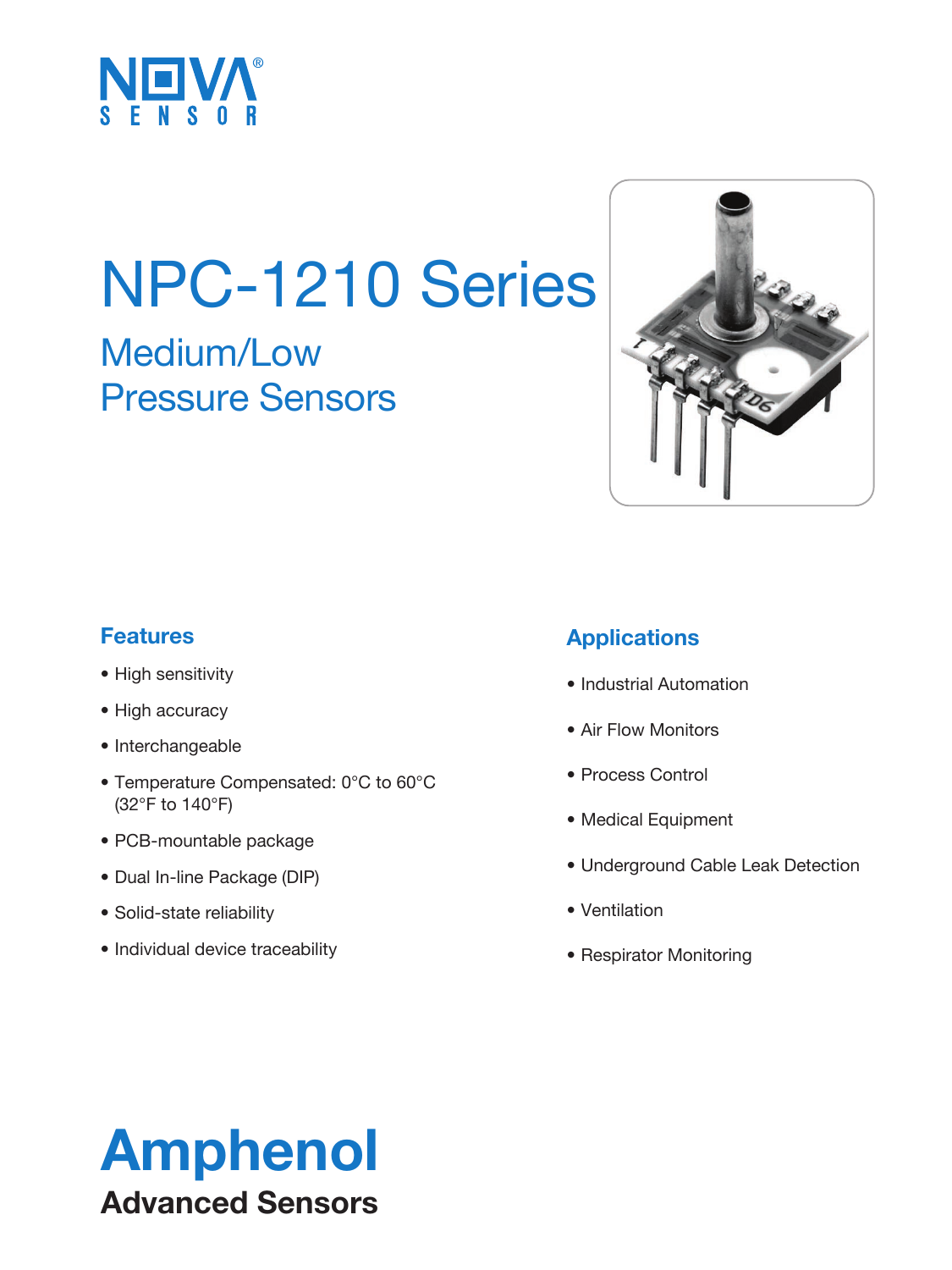# NPC-1210 Series Specifications

#### **Description**

The NPC-1210 series of solid-state pressure sensors is designed to provide a cost-effective solution for applications that require calibrated performance over a wide temperature range. Packaged in a dual-inline configuration, the NPC-1210 Series is intended for printed circuit board mounting. Optional pressure port and lead configurations provide superior flexibility in low profile applications where pressure connection orientation is critical.

The NPC-1210 Series is based on NovaSensor's advanced SenStable® piezoresistive sensing technology. Silicon micromachining techniques are used to ion implant piezoresistive strain gages into a Wheatstone bridge configuration. The NPC-1210 Series offers the added advantage of superior temperature performance over the temperature compensated range of 0°C to 60°C (32°F to 140°F). A gain set resistor is included to normalize the FSO for field interchangeability.



*NPC-1210 Series Schematic Diagram*

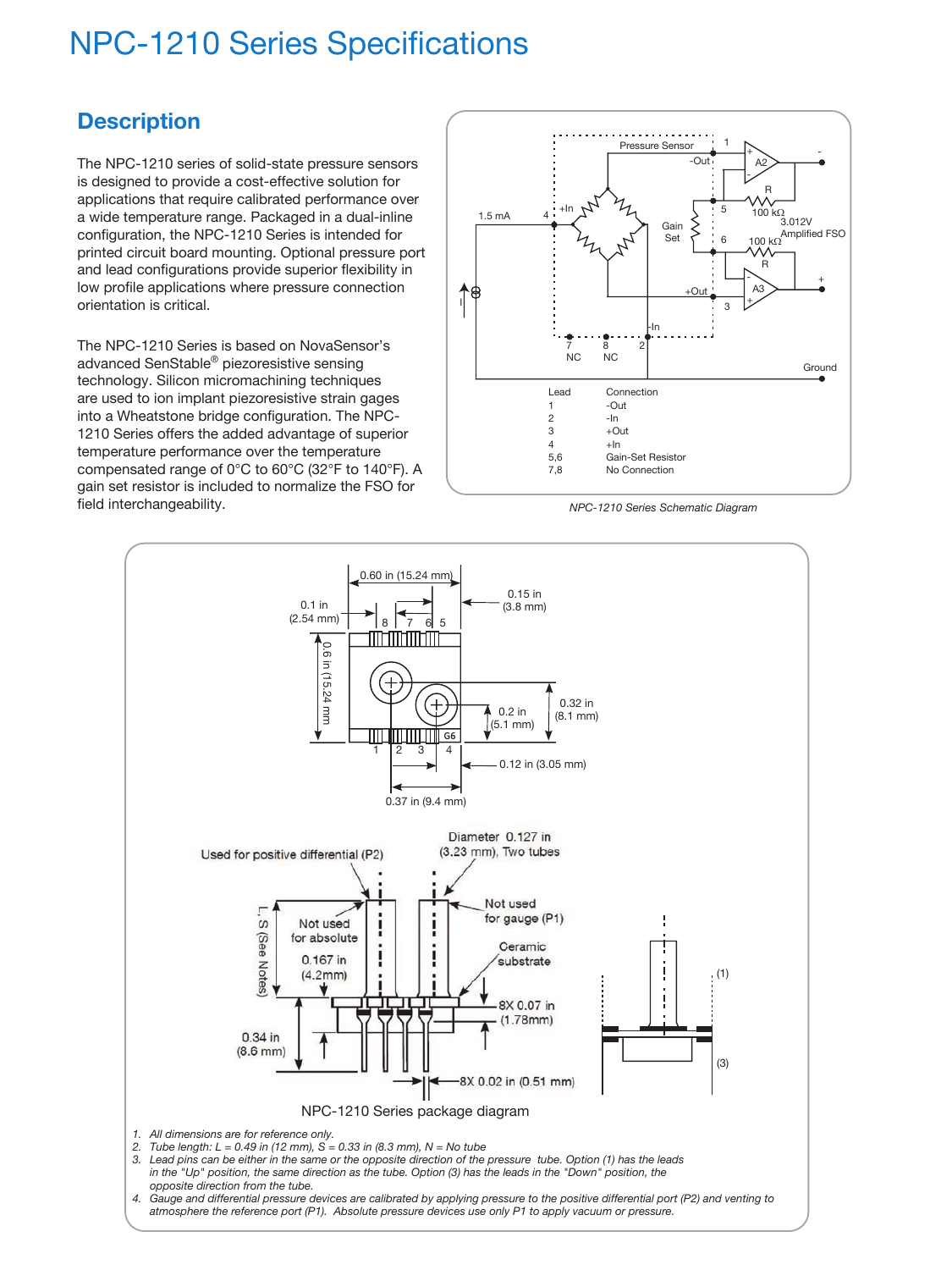# NPC-1210 Series Specifications

## **Medium Pressure Sensors**

#### **Pressure Ranges**

- Gauge and Differential:
	- 5 psi (34 kPa, 0.34 bar)
	- 15 psi (100 kPa, 1.0 bar)
	- 30 psi (210 kPa, 2.1 bar)
	- 50 psi (340 kPa, 3.4 bar)
	- 100 psi (690 kPa, 6.9 bar)
- Absolute:
	- 15 psi (100 kPa, 1.0 bar)
	- 30 psi (210 kPa, 2.1 bar)
	- 50 psi (340 kPa, 3.4 bar)
	- •100 psi (690 kPa, 6.9 bar)
- For other pressure ranges, please contact NovaSensor.

| <b>Parameter</b>     | Value              | <b>Units</b> | <b>Notes</b>                                     |  |
|----------------------|--------------------|--------------|--------------------------------------------------|--|
| <b>Environmental</b> |                    |              |                                                  |  |
| Temperature Range    |                    |              |                                                  |  |
| Operating            | $-40$ to 125       | °C           | (-40° to 257°F)                                  |  |
| Compensated          | $0 \text{ to } 60$ | °C           | (32°F to 140°F)                                  |  |
| Storage              | $-55$ to 150       | ℃            | $(-67 \text{ to } 302 \text{ }^{\circ}\text{F})$ |  |
|                      |                    |              |                                                  |  |

#### **Mechanical**

| Weight                                      | 2.5                                  | g | (0.005)<br>$ b\rangle$ |
|---------------------------------------------|--------------------------------------|---|------------------------|
| Media<br>Compatibility                      | Compatible with<br>exposed materials |   | 7                      |
| Positive<br>differential and<br>gauge ports | Dry gases<br>only                    |   |                        |
| Absolute<br>and nonative                    | Dry gases                            |   |                        |

*and negative differential ports only*

| <b>Parameter</b>                          | <b>Units</b> | <b>Minimum</b> | <b>Typical</b> | <b>Maximum</b> | <b>Notes</b> |  |
|-------------------------------------------|--------------|----------------|----------------|----------------|--------------|--|
| <b>Performance Parameters *</b>           |              |                |                |                |              |  |
| FS Output (FSO)                           | mV           | 75             | 100            | 150            | 2, 3         |  |
| Zero Pressure<br>Output                   | mV           | $-2$           |                | 2              | 3            |  |
| Linearity                                 | %FSO         | $-0.1$         |                | 0.1            | 4,8          |  |
| Pressure<br><b>Hysteresis</b>             | %FSO         | $-0.1$         |                | 0.1            |              |  |
| Input<br>Impedance                        | Ω            | 2500           | 4000           | 6000           |              |  |
| Output<br>Impedance                       | Ω            | 4000           | 5000           | 6000           |              |  |
| Thermal<br>Accuracy-Span                  | %FSO         | $-0.5$         |                | 0.5            | 3, 5, 8      |  |
| Thermal<br>Accuracy-Zero                  | %FSO         | $-0.5$         |                | 0.5            | 3, 5, 8      |  |
| Temperature<br>Coefficient-<br>Resistance | $%$ /°C      |                | 0.2            |                | 5            |  |
| Thermal<br>Hysteresis-Zero                | %FSO         |                | 0.1            |                | 5            |  |
| Input Excitation                          | mA           |                | 1.5            | 2.0            |              |  |
| Pressure<br>Overload                      | Rated        |                |                | 3X             | 6, 9         |  |

#### **Low Pressure Sensors Pressure Ranges**

#### • Gauge and Differential:

- 10 in  $H<sub>2</sub>0$  (2.5 kPa, 0.025 bar)
- 1 psi (6.9 kPa, 0.069 bar)

| <b>Parameter</b>     | <b>Value</b>    | <b>Units</b> | <b>Notes</b>    |
|----------------------|-----------------|--------------|-----------------|
| <b>Environmental</b> |                 |              |                 |
| Temperature Range    |                 |              |                 |
| Operating            | $-40$ to 125    | °C           | (-40° to 257°F) |
| Compensated          | $0$ to $60$     | °C           | (32°F to 140°F) |
| Storage              | $-55$ to 150    | °C           | (-67 to 302 °F) |
|                      |                 |              |                 |
| <b>Mechanical</b>    |                 |              |                 |
| Weight               | 2.5             | g            | (0.005)<br>lb)  |
| Media                | Compatible with |              | 7               |

| Compatibility                               | exposed materials |
|---------------------------------------------|-------------------|
| Positive<br>differential and<br>gauge ports | Dry gases<br>only |
| Absolute<br>and negative<br>$\cdots$        | Dry gases<br>onlv |

*differential ports*

| <b>Parameter</b>                          | <b>Units</b> | <b>Minimum</b> | <b>Typical</b> | <b>Maximum</b> | <b>Notes</b>   |  |
|-------------------------------------------|--------------|----------------|----------------|----------------|----------------|--|
| <b>Performance Parameters *</b>           |              |                |                |                |                |  |
| FSO 10 inH <sub>2</sub> O                 | mV           | 25             | 50             | 70             | 2, 3           |  |
| FSO 1 psi                                 | mV           | 50             | 75             | 110            | 2, 3           |  |
| Zero Pressure<br>Output                   | mV           | $-2$           |                | $\overline{2}$ | 3              |  |
| Linearity                                 | %FSO         | $-0.5$         |                | 0.5            | $\overline{4}$ |  |
| Pressure<br><b>Hysteresis</b>             | %FSO         | $-0.1$         |                | 0.1            |                |  |
| Input<br>Impedance                        | Ω            | 2500           | 4000           | 6000           |                |  |
| Output<br>Impedance                       | Ω            | 4000           | 5000           | 6000           |                |  |
| Thermal<br>Accuracy-Span                  | %FSO         | $-1.0$         |                | 1.0            | 3, 5           |  |
| Thermal<br>Accuracy-Zero                  | %FSO         | $-1.25$        |                | 1.25           | 3, 5           |  |
| Temperature<br>Coefficient-<br>Resistance | $\%$ /°C     |                | 0.22           |                | 5              |  |
| Thermal<br>Hysteresis-Zero                | %FSO         |                | 0.1            |                | 5              |  |
| Input Excitation                          | mA           |                | 1.5            | 2.0            |                |  |
| Pressure<br>Overload                      | psi (bar)    | 5(0.34)        |                |                |                |  |

*1. \*Supply current = 1.5 mA and ambient temperature = 77°F (25°C), unless otherwise noted. Gauge and differential pressure devices are calibrated by applying pressure to the positive differential port (P2) and venting to atmosphere the reference port (P1).* 

*2. Output span of unamplified sensor.*

*3. Compensation resistors are an integral part of the sensor package; no additional external resistors are required. Pins 7 and 8 must be kept open. The NPC-1210 is interchangeable only when used with the gain set resistor shown in the schematic diagram. Maximum gain-set resistor mismatch is 2%.*

*4. Best fit straight line.*

*5. Temperature range 32°F to 140°F (0°C to 60°C), reference to 77°F (25°C).*

- *6. 3X or 200 psi (13.78 bar) maximum, whichever is less.*
- *7. Exposed materials are pyrex, ceramic, silicon, epoxy, RTV, and stainless steel. 8. 5 psi (0.34 bar) spec.: Linearity: 0.25 ±%FSO, TC-span: 0.75 ±%FSO, TC-zero: 0.75*
- *±%FSO. otherwise noted. 9. Port 1 is limited to 60 PSIG for differential and absolute pressure sensors. Contact*
- *factory for 50 PSIA/D and 100 PSIA/D units.*